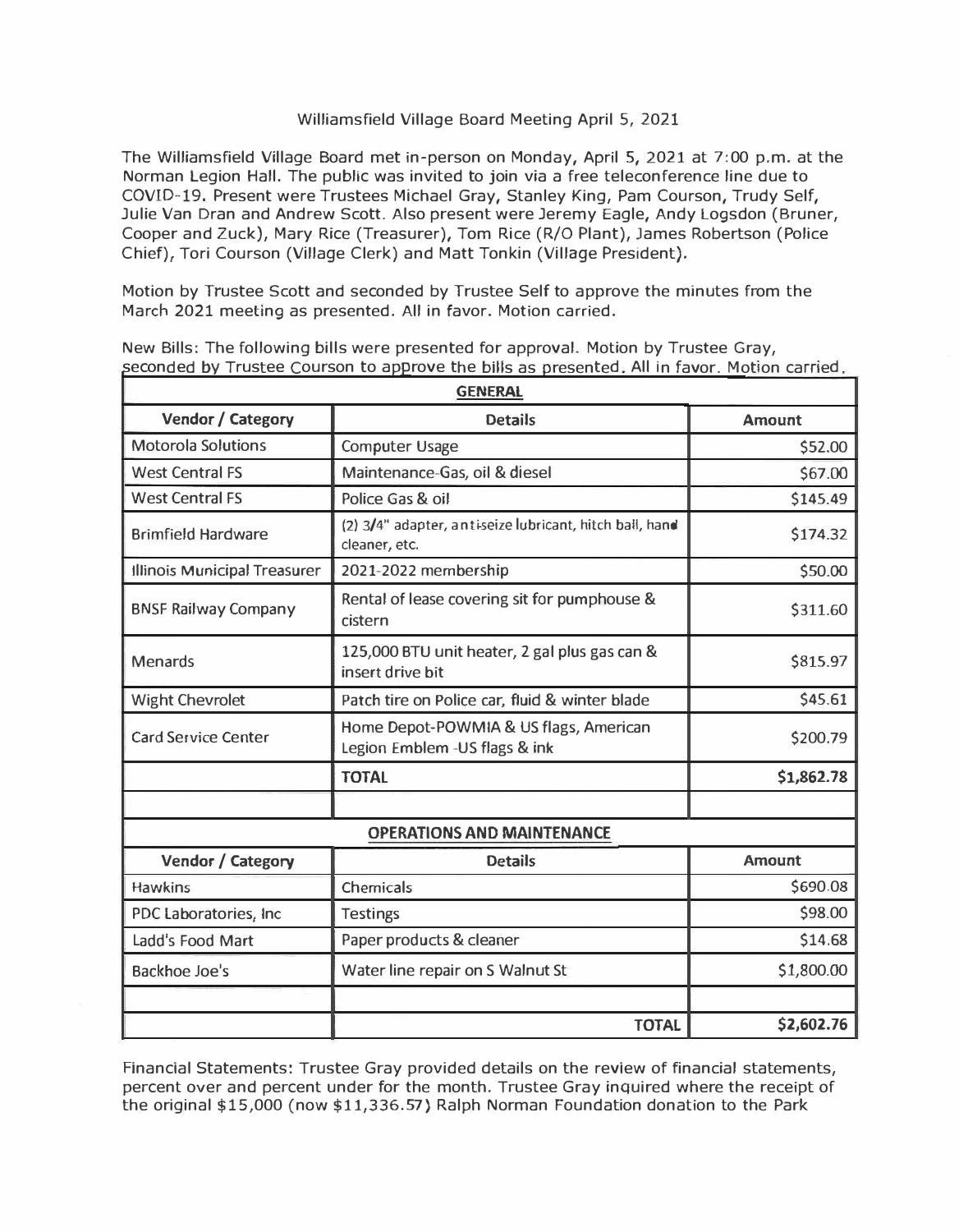Association was shown. The transfer of the funds from the Village account to the Parks Association showed up as an expense under the Doubet-Benjamin Statement. Treasurer Mary Rice will follow up. Motion by Trustee Gray and seconded by Trustee Van Dran to approve the financial statements. All in favor. Motion carried.

## Public Comment: NA

Correspondence: President Tonkin received a guide from the IEPA listing American-made items that should be used like iron and steel, labor requirements etc. in the pending IEPA loan-supported water project. He also received water quality sampling information that is handled by Larry Lawson; and a flier for Elected Officials Municipal Law Seminar held by Miller, Hall & Triggs on Saturday, May 15 from 9:00am to 11:30am. Trustee Gray recommended everyone to attend.

Street Report: Trustee King stated the maintenance department reshaped culverts, put a stop sign back up that had blown over, helped resolve the water leak on South Walnut Street. He also stated that the Landons on Gale Street are going to buy tile for their ditch; a load of gravel and sand was laid over their ditch several years ago that was not requested by the homeowners and it's now unsafe for small children because they can easily run in between vehicles into the road. The Village is going to dig the ditch and seed it after the tile is installed by a contractor working for the Landons (most likely Rick Lafollette).

Police Report: Chief Robertson pointed out to the Board members that the calls of service were doubled for the month of March compared to several past months, he will be addressing unsightly properties and follow up on unpaid ordinance violations. Trustee Van Dran voiced her concerns with reduced funding for the police department during the discussion of lowering the police budget for 2021-2022; she stated her Ring security has a report and there were 37 times Knox County was called within the city limits for theft, battery etc. since December and she feels like the police are needed to patrol. The Board agreed with her and they had set the police budget back to the same as 2020-2021. The following calls for service were handled by the police department for the month of March:

| Category               | <b>Status / Resolution</b>       |
|------------------------|----------------------------------|
| (3) Threats complaints | <b>Report on File</b>            |
| (2) Person Down        | <b>Report on File</b>            |
| (7) Alarm calls        | All of which were unfounded      |
| $(2)$ 911 hang up      | <b>Report on File/Accidental</b> |
| (2) Fraud Complaints   | <b>Report on File</b>            |
| (1) Battery report     | Report on File                   |
| Check well             | No Report                        |
| Disturbance            | <b>Report on File</b>            |
| Other animal Complaint | Problem Solved                   |

# **POLICE REPORT**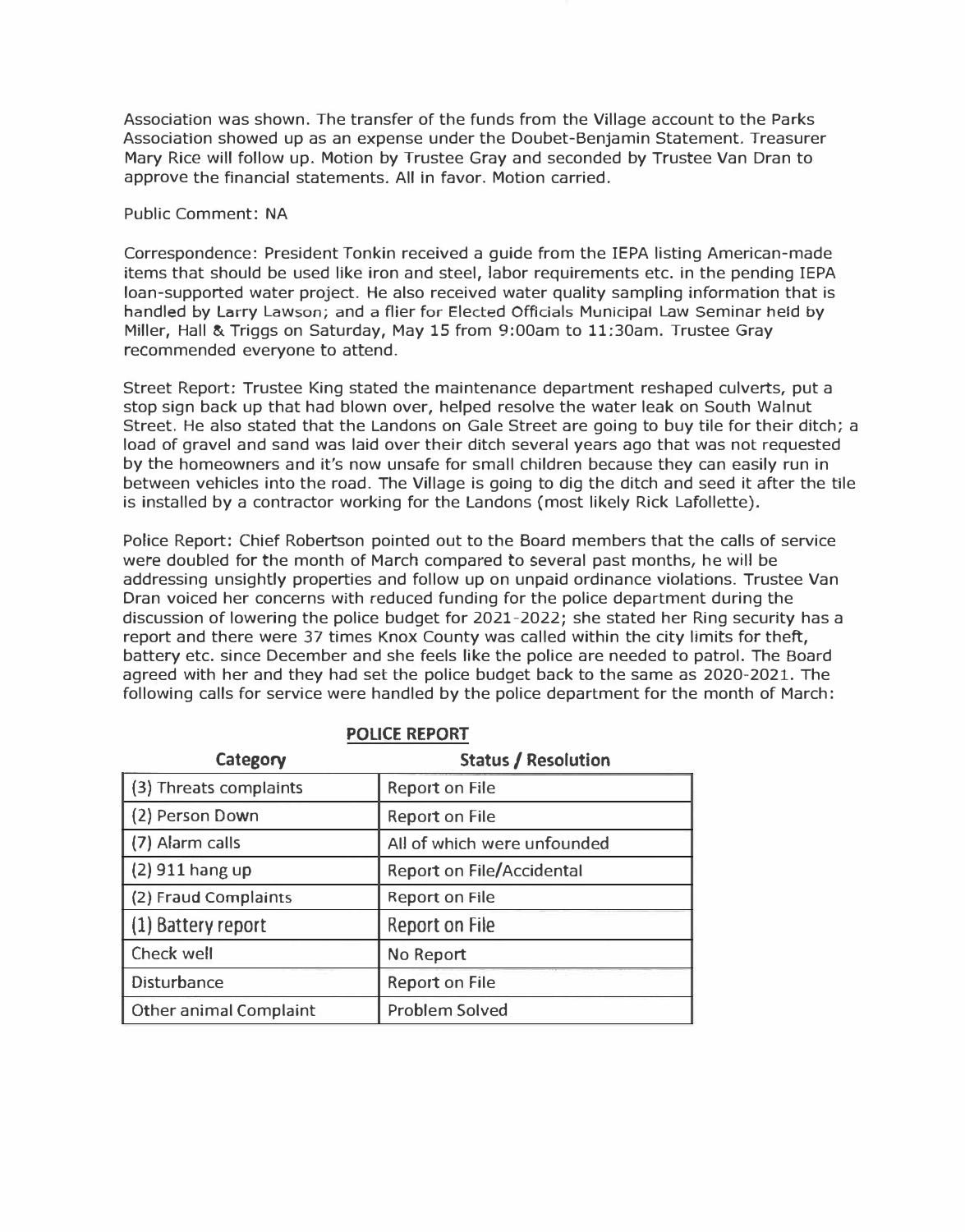# **CITATIONS ISSUED IN March**

| <b>Violations</b>           | <b>Citations</b> | <b>Warnings</b> |
|-----------------------------|------------------|-----------------|
| Seatbelt                    |                  |                 |
| <b>Speeding</b>             |                  |                 |
| Disobeyed Stop Sign         |                  |                 |
| <b>Ordinance Violations</b> |                  |                 |
| Other                       |                  |                 |

Park Report: Trustee Courson stated there was no official meeting for March, the mini golf course opened for the season on Saturday, April  $3^{rd}$ . A workday is planned for the  $17^{th}$  at 9:00 for mulching trees-volunteers are asked to bring wheelbarrows, rakes and pitchforks. Hopefully, they can get some kids involved to help them with their community service hours. Garden club will be hosting another perennial plant swap on May 22**nd** at 9:00 at the pavilion. A butterfly garden is being planned near the bridge area and volunteer has agreed to maintain it. The association is in the process of getting exterior painting estimates for the caboose and electrical estimates for the interior.

Veteran's Park Report: President Tonkin stated the committee met on March 23rd at the Legion Hall and President Tonkin prepared graphs to summarize the results of the 160 surveys that were turned in by community members, the strongest request is a farmers/craft market; the committee will organize and identify interested vendors, it's believed a farmers market would be something all ages would enjoy and draw people to the park. The second biggest response was with regard to the bandstand; the community acknowledged the bandstand is an important part of history but in very bad shape also. President Tonkin is going to reach out to Lyle Little from Galva about relocating the emergency siren because he has knowledge about coverage and key locations for the siren.

### Water Report: Nothing to report.

Maintenance Department: Trustee King stated they purchased a new lawn mower for \$[9,520.00](https://9,520.00) and \$10,000 was budgeted; Trustee Scott assisted in the negotiation of the price. Some frisbee golf signs fell over and need a longer post at Doubet-Benjamin Park, several limbs fell from the recent winds, they purchased a weed eater and leaf blower from Brimfield Hardware to get the sand and mulch off the playground area. Casey Doubet has the Ford tractor to replace the fuel injector system. Treasurer Mary Rice inquired whether the Village would get a loan for the mower and the Board and President Tonkin decided that because it was budgeted for and the Village finances currently could pay for it, there was no need to incur the interest of a loan.

Covid impacts and grants - President Tonkin discovered on the CARES Grant, that not only additional labor during COVID can be covered but actually all labor hours by the police department might be covered and if accepted the Village could receive its full allotment of nearly \$24,000; Treasurer Mary Rice and President Tonkin scanned and uploaded several documents to apply. In addition, the Village is eligible for \$70,000 from the 1. American Rescue Plan Act (ARPA); Sherry Bustos office is providing webinars with more details as is the IML; Trustee Van Oran stated the Village might think about police body cameras that are soon going to be required.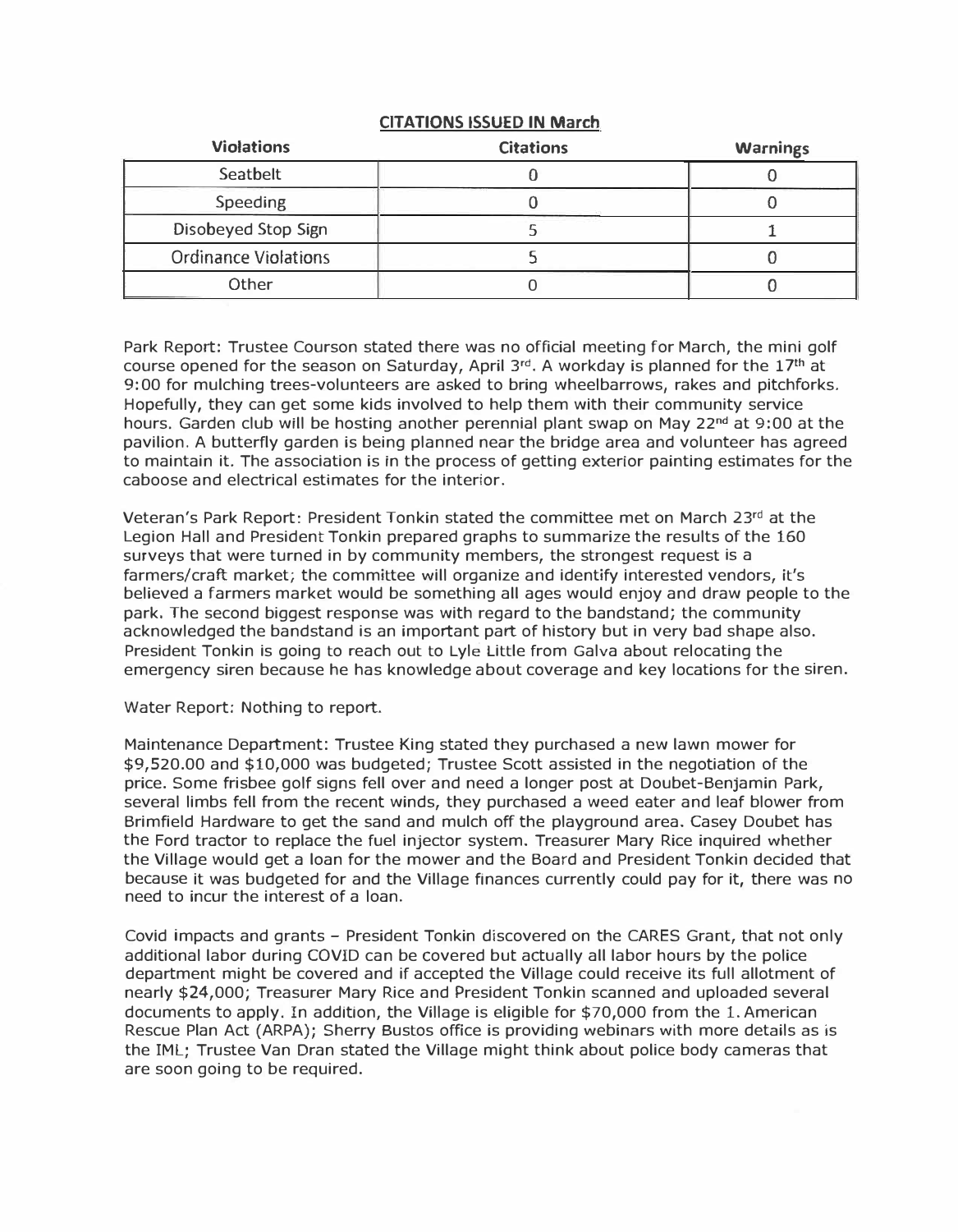Old Business: Andy Logsdon representing Bruner, Cooper and Zuck gave a quick review on the process for the Phase II water project, he stated he submitted the paperwork to IEPA, it will take 2-3 months before full approval, there will be a public meeting held for public comment and questions, the comments and questions will be submitted to IEPA, the design will be drawn, the formal loan application will be submitted, then a letter of commitment will be given guaranteeing the funds. Andy stated it is looking like spring of 2022; a lot of contractors like to do a project start to finish instead of starting in one season and resuming later. Andy presented a map of the Village with the streets highlighted for oil and chip that will be covered by Motor Fuel Tax. Andy stated you always want to borrow high in case more funds are needed, and any unused funds can be put back in the MFT fund. Andy submitted for \$42,000 which included oil and chip on North Park Road, Cottonwood Court, Scheeler Ave, part of Park View Street, park of Oak Street, Legion Road and concrete for the sidewalks; the cost should be \$[38,789.64](https://38,789.64) which does include \$[6,348.75](https://6,348.75) from Rebuild Illinois Funds. Motion by Trustee King and seconded by Trustee Scott to approve Bruner, Cooper and Zuck to move forward with the MFT funds being used for oil and chip and concrete for sidewalk repairs. All in favor. Motion carried. President Tonkin stated he has to submit the last of the paperwork to USDA for the KP Hall renovations following a public meeting that has been advertised in the newspaper and around town, will be held April 14<sup>th</sup> at the KP Hall so the public can see what needs to be done and the public will have an opportunity to comment and ask question about the project, the comments and questions will be submitted then the renovations will move forward. President Tonkin stated he would like to assign Trustee Roles with the transition of Trustees in May; with roles assigned and follow up emails in between meetings for reminders and progress reports. Trustee Courson stated she is still viewing Clayton's VHS tapes which includes a lot of recorded television shows; there are several slides and 8mm reels that she can not view. Since May is Trustee Courson's last meeting, she volunteered as a resident to continue to view the tapes to find the recorded parades and local activities. Motion by Trustee Gray and seconded by Trustee Courson to approve the 2021-2022 budget with one change; on the added Water Bond and Sinking Interest Account, the amount needs to be changed from \$52,800 to \$26,400 to match the loan repayment engineering fees under water works. Treasurer Rice stated the block building loan has been paid off.

New Business: Bouchez Trash Hauling will have a big cleanup day on Friday, May 7th, please read the fliers to see what items are accepted. President Tonkin spoke with Mid-Century about the Village phone system upgrade; the new features will have auto routing and voicemail and email for the KP Hall, police, maintenance, and water departments. President Tonkin asked the Board if everyone was still comfortable hiring "teenage" summer helpers to help mow grass, weed eat and other duties while the maintenance department focused on sidewalk repair this summer. Everyone was in favor; an ad will be published seeking employees. Ordinance 2021-02 - Water Ordinance needs to be updated due to Bouchez Trash Hauling and Eagle Enterprises new rates. Trash hauling will be \$10.00 a month per individual pick up for 2021-2022 and \$10.50 a month per individual pick up for 2023-2024. Eagle Enterprises will be \$5.65 per household for 2021-2022 and \$5.82 per household for 2022-2023. Motion by Trustee King and seconded by Trustee Courson to pass the new rates in the water Ordinance. President Tonkin and Trustee Scott have been discussing forming a committee to set and complete long-term and short-term infrastructure and maintenance goals for the Village and, research and apply for grants, etc. The Village Board would make all final decisions. Motion by Trustee Scott and seconded by Trustee Van Dran to move forward and seek members for the Village of Williamsfield ''Infrastructure and Maintenance Committee". All in favor. Motion carried. Trustee King stated there are 2 trees growing through sidewalks and he wasn't sure if the sidewalk should be fixed by going around the tree towards the road or on the homeowner's property. Trustee Scott stated Princeville's sidewalks go towards the streets.